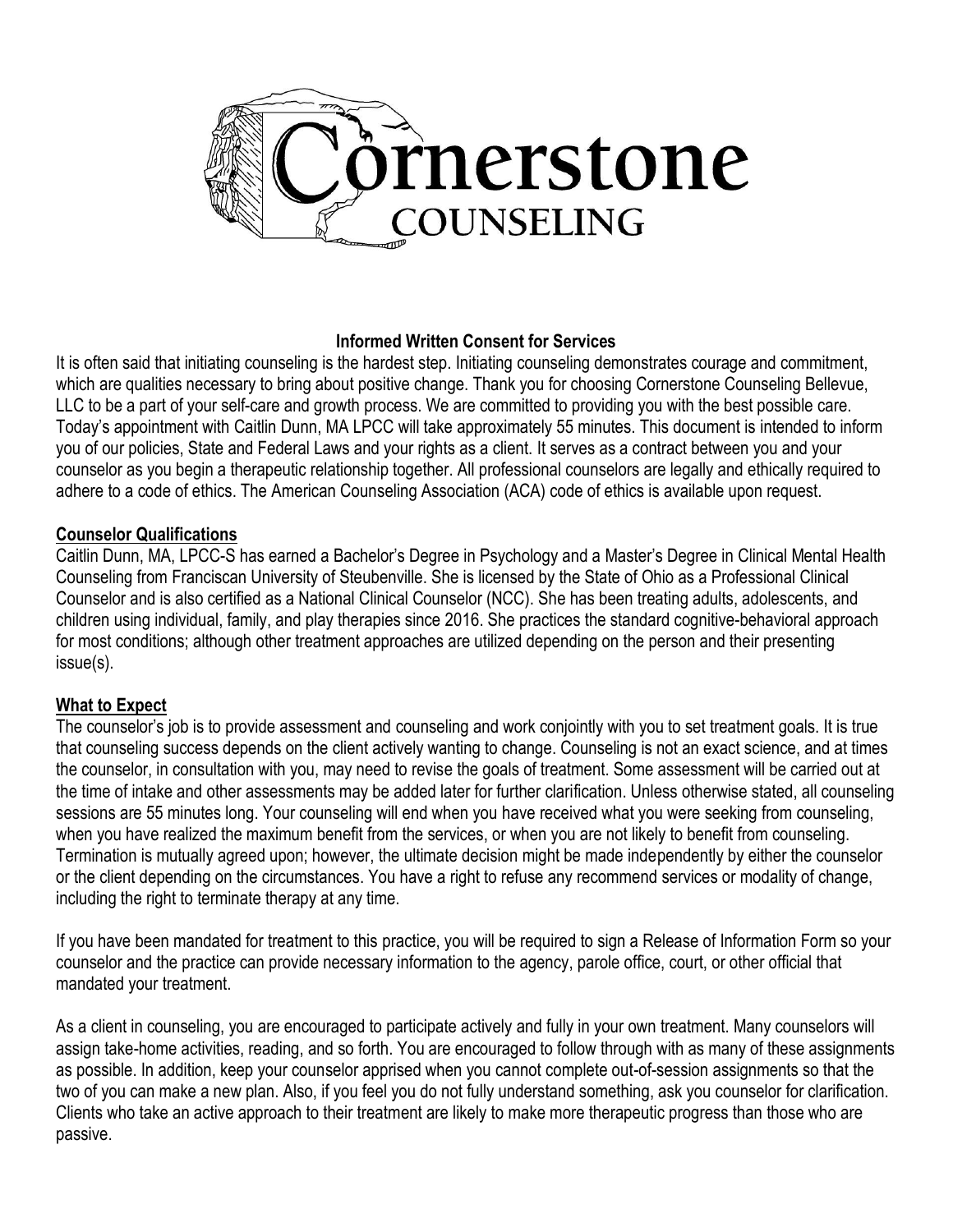The use of drugs or alcohol before the counseling appointment is prohibited. If the counselor suspects any engagement, you will be sent home and billed for the entire session.

# **Risks & Benefits of Counseling**

Before giving your consent for mental health services such as counseling, it is important that you are informed of possible risks and benefits of treatment. Counseling provides you with an opportunity to work with someone who is passionate about working with you to improve whatever the situation is that brought you to therapy. The benefits from counseling may be an improved ability to relate with others; a clearer understanding of self, values, and goals; increased academic productivity; and an ability to deal with everyday stress. Taking personal responsibility for working with these issues may lead to greater growth. While no one can guarantee or promise a specific outcome, there are a number of positive outcomes that can result from both short-term and long-term counseling. The extent of benefits usually depends on such factors such as the specific issues or difficulties you hope to address, the severity of your issues, how good of a fit you and your counselor are, the goals you have set, and the degree of follow through with treatment(i.e., your readiness to make the needed changes, your expectations of counseling). It is also true that not every counselor is a good match for every client. Since the quality of the client-therapist relationship is critically important to your success, you and your therapist must be a good fit. If you do not think you and your therapist are working well together, let him or her know.

Like any healthcare service, there are also potential risks associated with counseling. During counseling, remembering or talking about unpleasant events, feelings, or thoughts can result in your experiencing considerable discomfort or strong feelings of anger, sadness, worry, fear, and so forth, or experiencing anxiety, depression, insomnia, and so forth. Counseling may challenge some of your assumptions or perceptions or pose different ways of looking at, thinking about, or handling situations that can cause you to feel very upset, angry, depressed, challenges, or disappointed. Attempting to resolve issues that brought you to therapy in the first place may result in changes that were not originally intended. Therefore, it is most likely that you may feel worse before you feel better. This is temporary, and a normal part of the process towards personal growth and change.

# **Confidentiality**

All counseling services are confidential as mandated by the law. There are few **exceptions to confidentiality** that you need to be aware of. The following are legal/ethical exceptions to confidentiality:

- Clear and imminent danger to self or others (i.e., potential violence to self or others, suicidal, or homicidal intent/behavior, life threatening behavior).
- Any abuse and/or neglect of minors, elderly, or developmentally disabled/mentally handicapped individuals.
- When a client provides written permission (Release of Information Form).
- If a judge mandates a release of information.
- If a client sues a counselor or makes false charges against a counselor.

Also, it is standard professional and ethical conduct of counselors to consult with other professionals in the field. Consultation allows a freedom to gain other professional perspectives and ideas concerning how to best help you reach your treatment goals. No identifying information is shared in such consultations unless a release has been obtained. In the event that the client's identity becomes known during the course of consultation both professionals are required to maintain the same standards of confidentiality. Case consultation is conducted on an as-needed basis with Cornerstone. Outside professionals will be utilized only as needed.

# **Social Media Policy**

Counselors are prohibited from engaging in a personal virtual relationship with individuals with whom they a have a current counseling relationship.

# **Minor Clients**

Minors (children or adolescents under the age of 18 years-old) and adults who have been adjudicated incompetent in a court of law do not have a legal right to enter into contracts, thus, the parents or guardian control their legal rights. At the same time, counselors have an ethical obligation to the clients themselves. Although parents and guardians have a legal right to know the contents of their children's counseling sessions, it is imperative to understand the critical nature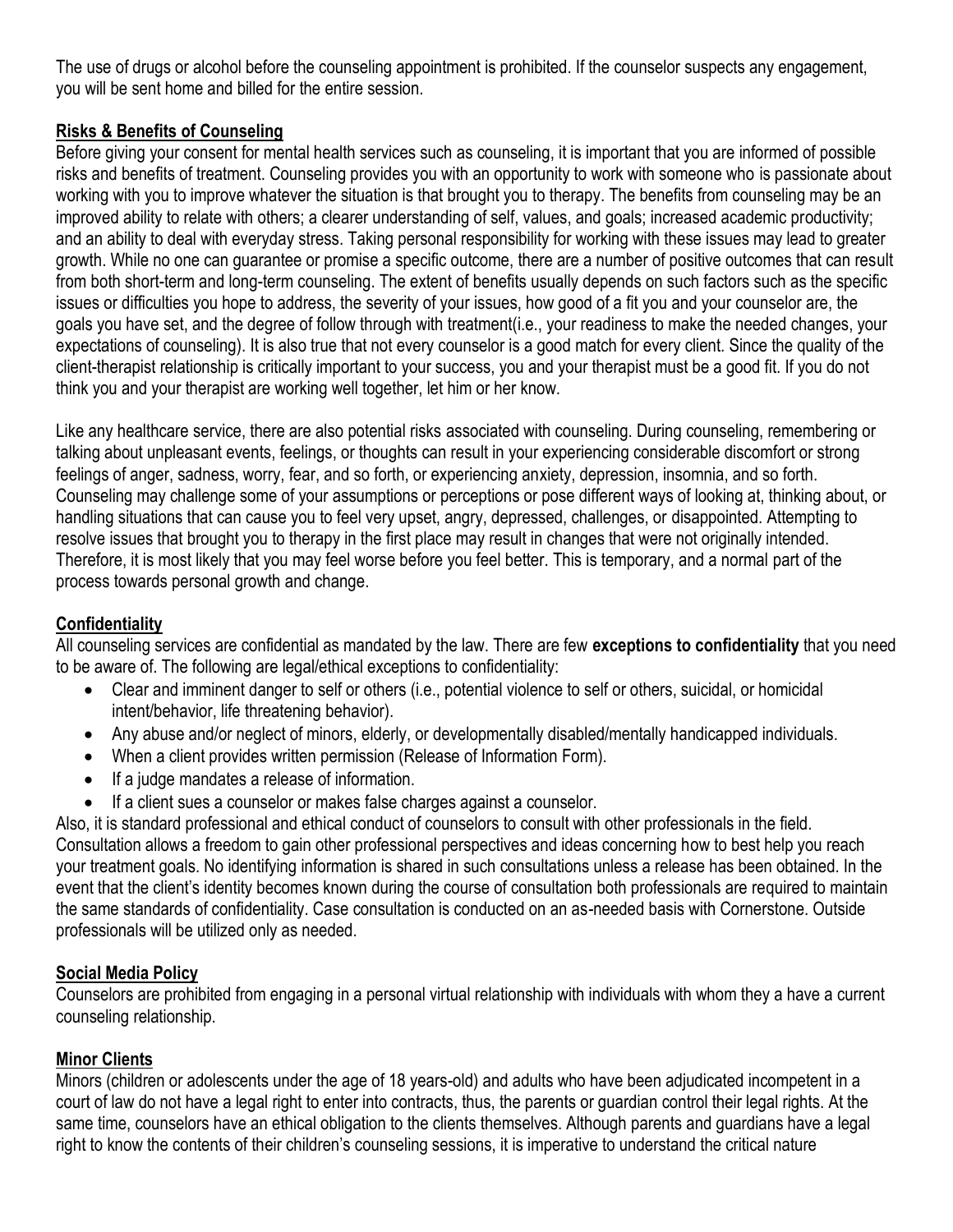confidentiality plays in the effectiveness of treatment. Therefore, in order to balance the ethical rights of clients to make choices, their capacity to give consent or assent to counseling, and the rights and responsibilities of parents or families to protect minor clients and make decisions on their behalf, we will establish a thorough understanding with all parties regarding the issue of confidentiality. A verbal/written informed consent of verbal and written informed consent agreements among counselors, their minor clients, and those parents of minors is utilized in order to avoid misunderstandings.

### **Litigation Limitations**

Due to the nature of the therapeutic process and the fact that it often involves making a full disclosure with regard to many matters that may be of a confidential nature, it is agreed that should there be legal proceedings (such as, but not limited to, **divorce and custody disputes,** etc.), neither you (client) or anyone else acting on your behalf will call on Cornerstone to testify in court or at any other proceeding, nor disclosure of the psychotherapy records be requested and/or provided.

## **Emergencies**

If an emergency situation for which the client or their guardian feels immediate attention is necessary and we are unable to return your call within 15 minutes, the client or guardian understand that they are to contact their local emergency room in the community (911) for those services. Your counselor will follow those emergency services with standard counseling and support to the client or the client's family. Other modes of emergency contacts include Firelands Counseling and Recovery Services or the 24/7 Counseling Hotline.

Firelands Counseling and Recovery Services **All Accords** 419-483-6516 Counseling Hotline 1-800-826-1306

## **Fees & Payments**

Counseling is provided at our standard fee of \$110.00 per 55 minute clinical hour. The fee for the diagnostic assessment (initial session) is \$130.00. It is unique in that it is the intake evaluation. Most health insurance policies cover a certain percentage of outpatient counseling. It is your choice if you will want us to bill your insurance company. You are ultimately responsible to pay any balance that your insurance company may not cover. We realize that you may have special arrangements with a non-custodial parent for payment of medical bills; however, we do not bill third parties. You are responsible for the bill at the time services are rendered.

Each counseling session will begin on the hour and will end approximately five minutes till the hour. If you are late for an appointment the session will be shortened as necessitated by the counselor's schedule.

Cornerstone Counseling will attempt to meet your individual counseling needs, however due to the nature of presenting issues, schedules, caseloads, and/or anticipated length of treatment, your counselor may suggest and assist you with a referral to an appropriate agency for further treatment.

*Minor clients:* At times, it may be necessary to schedule appointments during school hours. We ask for your cooperation to provide the most timely treatment for you and your children. *It is mandatory for treatment of children that we have proof of custody even if shared parenting is ordered.* Failure to provide legal documents may result in the rescheduling of your appointment.

### **Cancellation Policies**

Due to the strong demand for counseling services, we ask that you give us **at least 24 hours** notice of your intention to cancel any counseling appointment. Failure to show without notice, or same-day cancellations will result in the client being billed for the full amount due Cornerstone for that session.

### **Records**

Legally and ethically, we are required to keep record of all our interactions. Your counseling records are stored in a secure location and only authorized persons have access to those records. Legally, you have the right to see all information generated between us. You must provide explicit permission for information to be revealed, unless the law specifies otherwise (see exceptions to confidentiality). Thus, with your written consent, we will provide information to anyone with